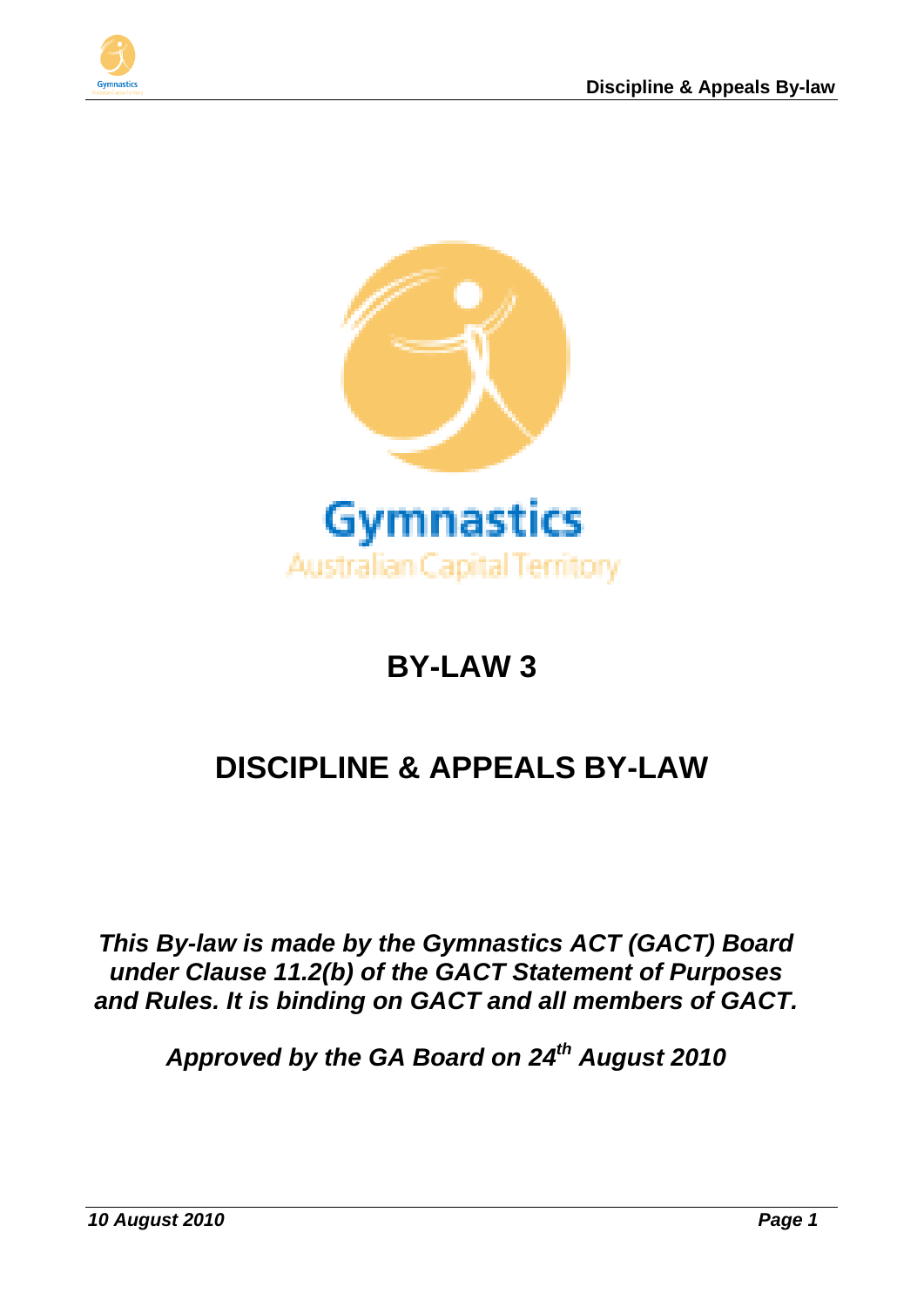

This By-law is made by Gymnastics ACT (GACT) pursuant to clause 11 of the Gymnastics ACT Statement of Purposes and Rules.

## **1. DEFINITIONS AND INTERPRETATION**

In this By-law, unless the context otherwise requires, the following terms and expressions shall have the following meanings:

**Board** means the Board of GACT as constituted from time to time.

**Discipline Committee** means the committee constituted pursuant to this By-law.

**Member** means a member for the time being under Clause 6 of the GACT Statement of Purposes and Rules.

**Gymsport** means any one or more of the gymnastic disciplines for which GACT is the State peak body.

**Team Official** means any person appointed to assist a team or squad which is subject to the authority of GACT whether paid or unpaid including but not limited to coaches, managers, chaperones, trainers, physiotherapists and medical staff.

All other defined terms and expressions shall have the same meaning as in the GACT Statement of Purposes and Rules. In the event of any conflict, the definition in the GACT Statement of Purposes and Rules shall prevail.

#### **2. APPLICATION OF BY - LAW**

This By-law will apply to the following parties:

- (a) to any Club Member which has no disciplinary provisions in place;
- (b) to Gymnasts and Team Officials participating or assisting in events, teams or squads who are not immediately subject to the authority of GACT, subject to the relevant Gymnast or Team Official having exhausted all disciplinary and appeal procedures available via his/her Club;
- (c) in respect of any disciplinary matter which is referred from an Honorary or Association Member and which in the opinion of the President of GACT or his nominee is an appropriate matter for GACT to determine.

#### **3. DISCIPLINE OF MEMBERS**

#### **3.1 Matters for referral for determination by a Discipline Committee**

- (a) An allegation in writing (not being vexatious, trifling or frivolous as determined by GACT in its complete discretion) by a Complainant (who need not be a Member) that a Member has:
	- (i) breached, failed, refused or neglected to comply with:
		- a. a provision of any Agreement, By-law of GACT other than a Policy or By-law referred to in Paragraph 3.1(b), or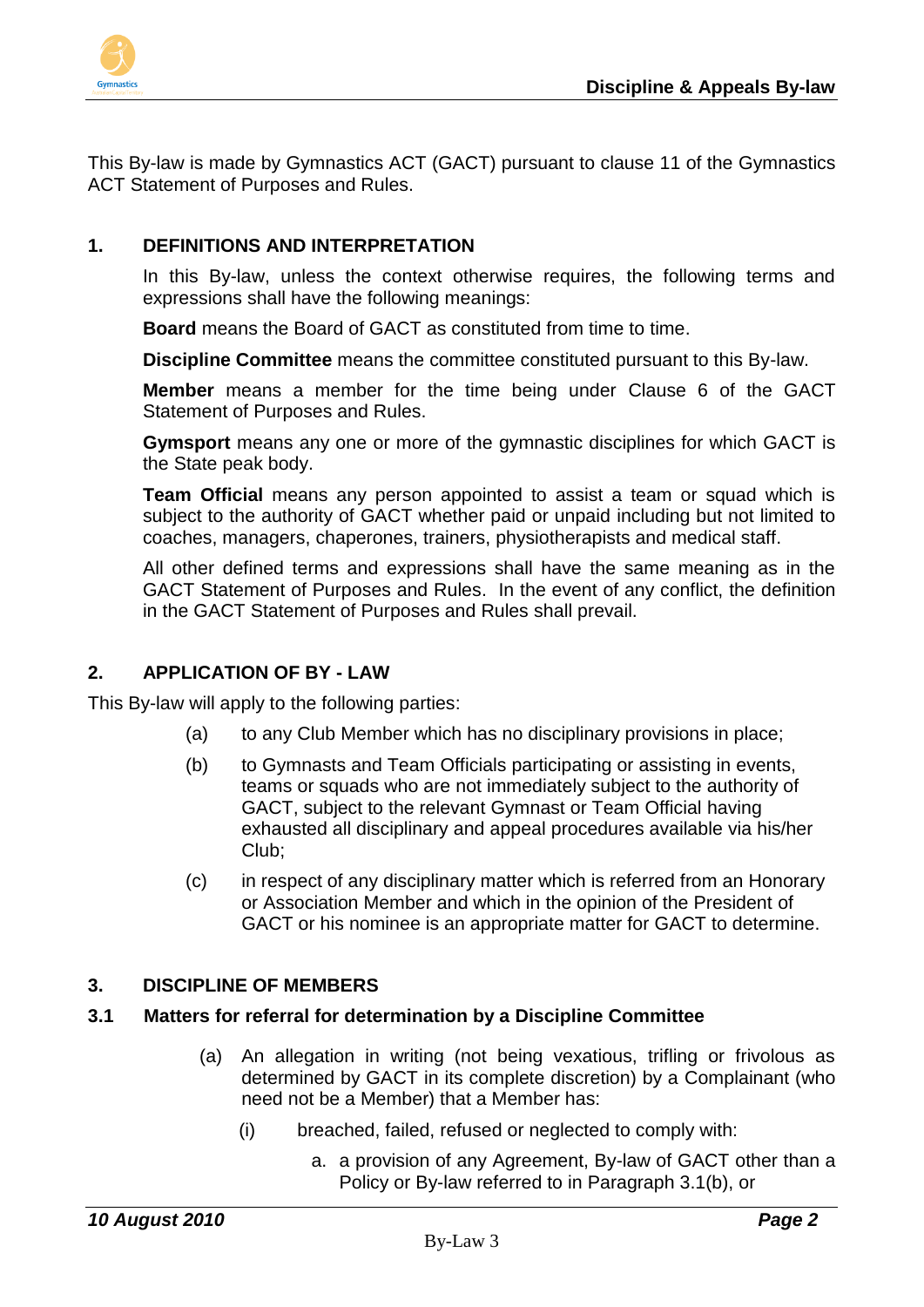

- b. any resolution or determination of the Board or other entity exercising delegated authority of GACT;
- (II) acted in a manner unbecoming of a Member or prejudicial to the objects and interests of Gymnastics ACT, a Club Member and/or a Gymsport; or
- (III) brought GACT, an Association Member or a Gymsport into disrepute;
- (b) The Discipline Committee shall not have any jurisdiction in respect of a breach of a Policy or By-law which has its own process for the determination of alleged breaches of that Policy or By-law or in any other case until the person making such an allegation has exhausted all avenues of complaint and appeal available under the policies and Bylaws of the relevant Club Member.
- (c) A determination of a Disciplinary Committee on a Club Member shall not be appealable to Gymnastics ACT pursuant to this By-Law unless the Club Member has failed to comply with its own rules with a consequent denial of natural justice to a party or parties.
- (d) Any Member against whom such an allegation is made ("the Defendant") will be subject to the procedures, penalties and appeal mechanisms set out in this Disciplinary and Appeals By-law.

# **3.2 Referral to Discipline Committee**

- (a) The GACT Board on its own motion or upon the recommendation of the Executive Director, shall determine whether disciplinary proceedings (**"**Proceedings") are to be commenced and if the Board shall so determine the allegations will be referred to the GACT Discipline Committee ("Committee").
- (b) Subject to this By-law, and unless the Board in its complete discretion considers it appropriate the Discipline Committee shall be comprised of 3 persons, being:
	- (I) a person with legal training and experience in dispute resolution or suitable experience in the process of determining disciplinary matters within a sport who will act as Chair of the Committee
- (II) a person with experience and understanding of the particular gymnastics discipline with which the Defendant is connected and with suitable skills to be a member of the Committee; and
- (III) a technical member or a former elite gymnast.
- (c) The Discipline Committee shall be appointed by the GACT Board for such time and for such purposes as is required under this By-law.
- (d) Any such referral to a Discipline Committee shall be in writing and accompanied by any documentary or other evidence that is available to the Board at the time of the referral. The referral shall be clear and unambiguous, stating precisely the matter to be determined.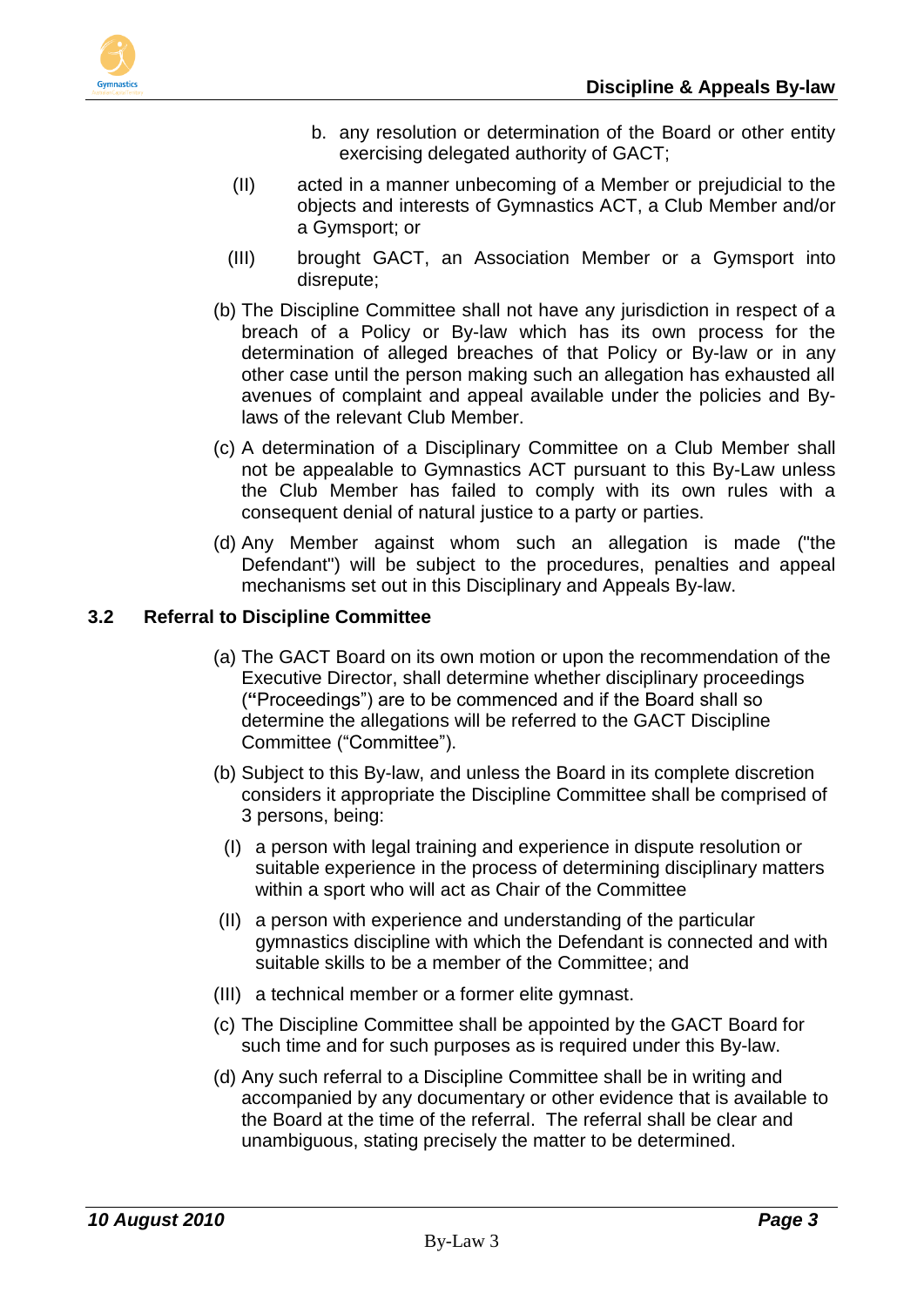

- (e) A person who is so connected with any of the parties such that he or she is or may be seen to be other than impartial shall not participate in the determination of the proceedings in any way.
- (f) On receipt of the referral, the Chair of the Discipline Committee shall, in consultation with the remaining members of the Discipline Committee, determine an appropriate date, time and place for a hearing by the Discipline Committee. The hearing shall be no less than 14 days and no more than 21 days from the receipt of the referral, unless the matter is deemed to require urgent attention, in which case the Discipline Committee may in its discretion nominate an earlier date, having regard to matters such as the availability of key witnesses and timing of relevant competitions, amongst other things.
- (g) The Chair of the Discipline Committee shall notify the Defendant of the details of the allegations made against the Defendant and shall notify all parties of the date, time and place of the hearing and, in addition, shall advise that each party to the proceedings has the right:
	- (I) to make written submissions not less than five (5) days prior to the date of the hearing; and
	- (II) to appear at the hearing and be represented by a person who is not legally qualified (as determined in the Discipline Committee's discretion).
	- (III) to be represented by a person who is legally qualified at the discretion of the Discipline Committee upon submissions.
- (h) In the case of a minor it is a requirement that the minor attend the Discipline Committee hearing with parent, guardian or prior nominated other adult.
- (i) All persons appearing up before the Discipline Committee shall be entitled to legal representation and shall bear his/her/its own costs of same.
- (j) Subject to this By-law, the Discipline Committee shall conduct the hearing as it sees fit, and in particular shall not be bound by rules of evidence, or unnecessary formality but must observe the principles of natural justice at all times.
- (k) The parties must be advised of the hearing procedure determined by the Discipline Committee at or before the commencement of the proceedings and such hearing may be conducted in person, by teleconference or by video conference or as the parties agree with Discipline Committee.
- (l) The Discipline Committee may hear such evidence as it thinks fit, and all persons subject to this By-law shall be compelled to provide such evidence as they are able. The Discipline Committee may adjourn the hearing for a reasonable time if this is considered necessary.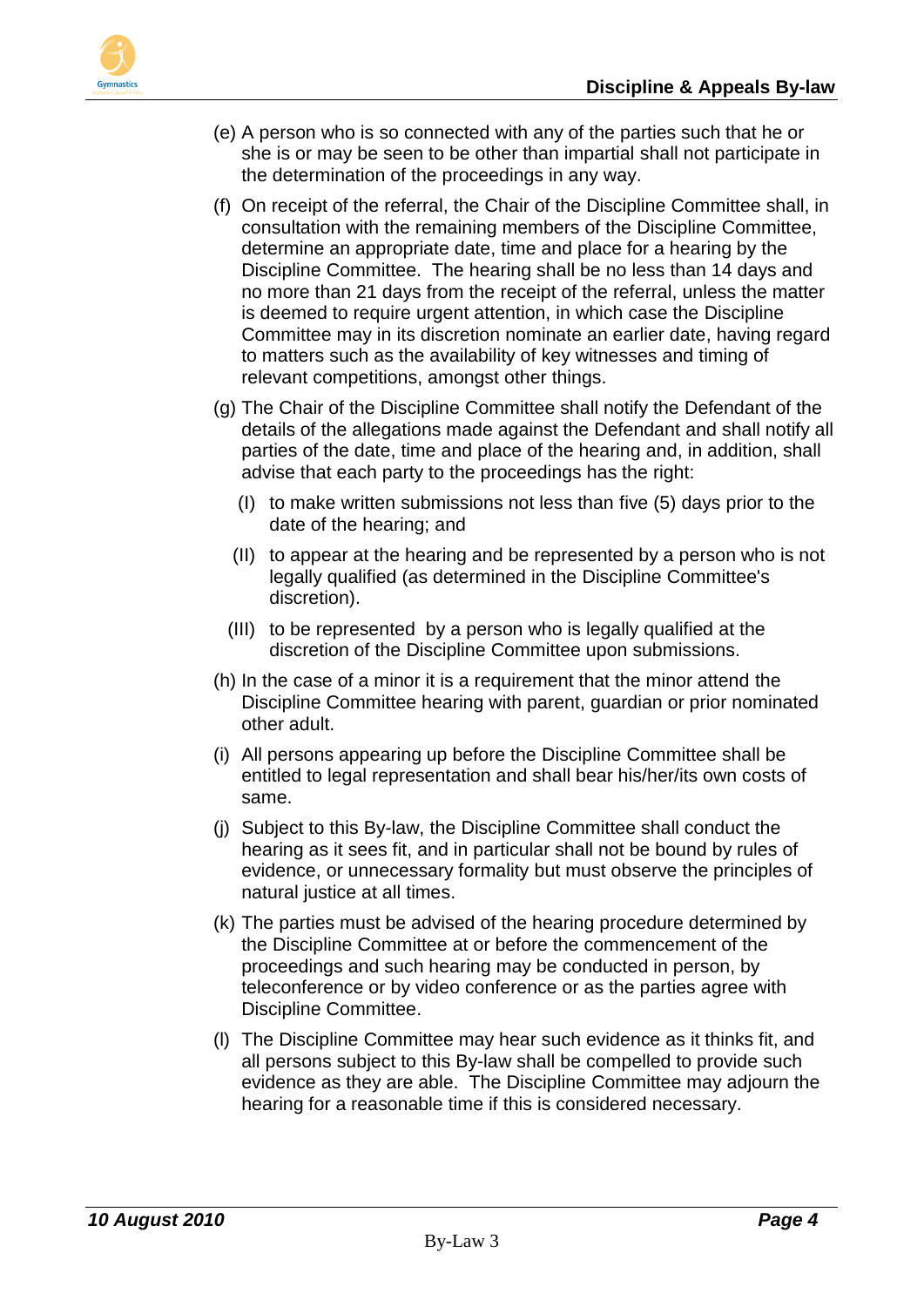



- (m)If the Discipline Committee, having taken into account the written and verbal submissions and other evidence of the parties, considers the allegations sustained, the Discipline Committee may impose such penalty as it considers appropriate in accordance with paragraph 3.4; otherwise the proceedings shall be dismissed.
- (n) If a decision cannot be given immediately after the hearing, the parties must be advised of the time and place at which the decision will be given. The decision, any penalty, the reasons for the decision and notice of the Complainant's appeal rights shall be given in writing and signed by the Discipline Committee Chair, as soon as practicable following the determination of the Discipline Committee.

### **3.3 Penalties**

- (a) Penalties which may be imposed, subject to sub paragraphs (g) and (h) hereof include but are not limited to:
	- i. a reprimand;
	- ii. a fine, payable on such terms as the Discipline Committee sees fit save that no fine shall be levied against athletes and the maximum fine for any other person or an Club Member shall be no more than three times the Club Members affiliation fee with GACT as at the date of the Grievance hearing.
	- iii. suspension of membership of GACT or such activities, on such terms and for such period (up to 24 months) as the Discipline Committee see fit;
	- iv. exclusion from a particular activity, event or events;
	- v. disqualification for such period as is considered fit; or
	- vi. any other penalty considered appropriate in the circumstances;
- (b) In the case of a Club Member the Discipline Committee may only make a recommendation to GACT in general meeting that the Club Member's membership of GACT be suspended or otherwise affected.
- (c) When considering the question of any penalty to be imposed, the Discipline Committee shall consider whether the conduct of the Defendant which has led to the allegations against the Defendant was intentional, reckless or inadvertent.

#### **3.4 Effect of Penalty**

- (a) The Defendant may continue to participate in the Gymsports (whether as an athlete, administrator, official or administering body) until and unless there has been an adverse determination of the Discipline Committee which precludes the Defendant from doing so.
- (b) Where a person is suspended by the Discipline Committee under this By-law, all privileges in GACT shall be forfeited during the period of the suspension.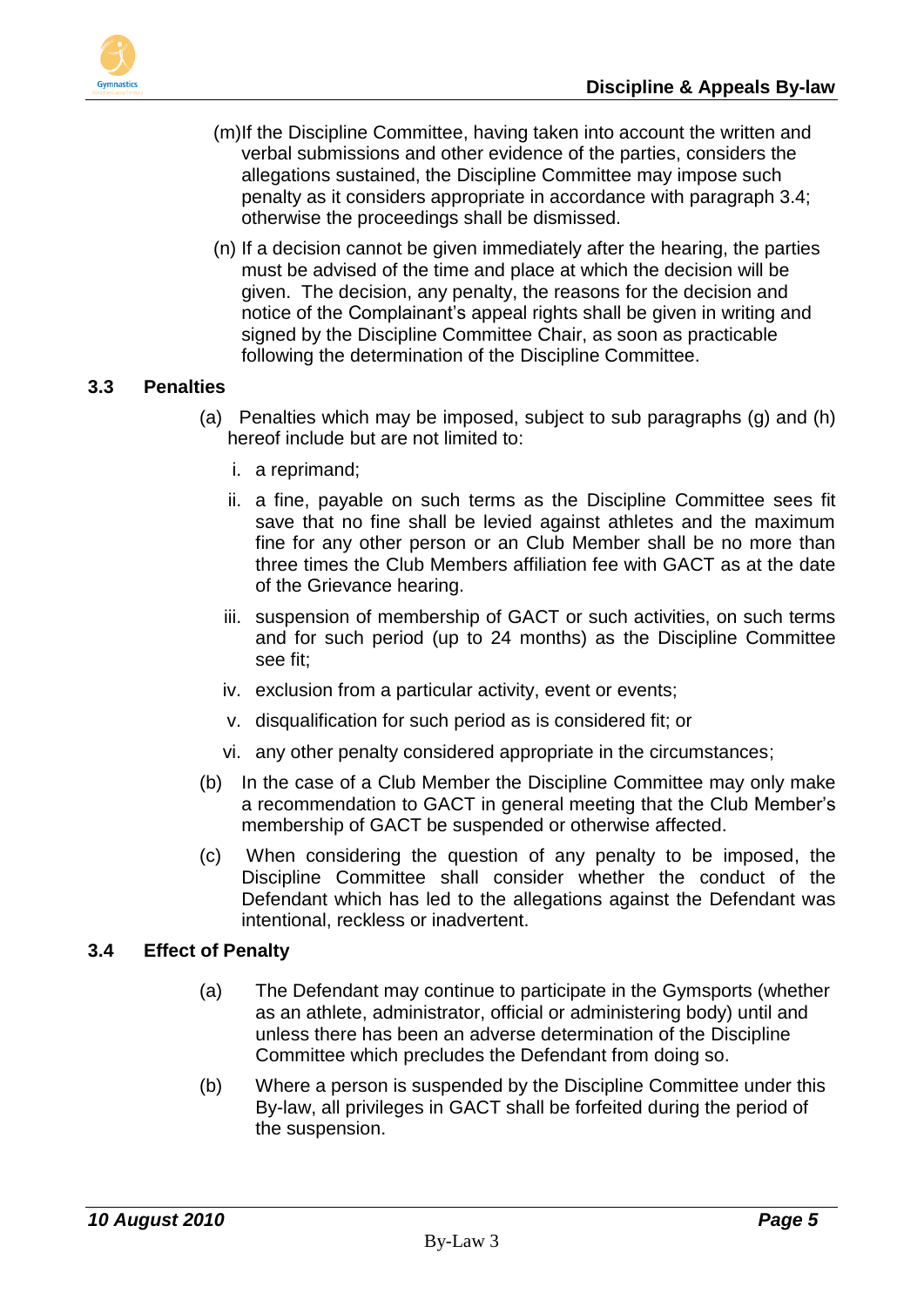

(c) Notice of any penalty, suspension or disqualification imposed shall be given by the Executive Director of GACT to all Club Members, and shall be recognised by all Club Members immediately upon receipt of such notice. For the avoidance of doubt all persons bound by this Bylaw consent to such notice being given pursuant to this paragraph.

## **3.5 Appeals**

- (a) An appeal from a decision of the Discipline Committee shall only be made on the grounds that:
	- (i) there has been a breach of the rules of natural justice; or
	- (ii) the Discipline Committee has failed to properly comply with its obligations under this By-law
	- (iii) the penalty imposed is unreasonable.
- (b) An appeal shall be determined by the GACT Appeals Commissioner, who shall be a person who has legal qualifications in dispute resolution or suitable experience in the process of determining disciplinary matters within a sport, acting alone and who shall not have been a member of the Discipline Committee which made the decision appealed against.
- (c) A person who wishes to appeal a decision of the Discipline Committee shall at the time of lodging a written Notice of Appeal lodge with the Executive Director the sum of \$500.00 in clear funds which may be refunded in the discretion of the Appeals Commissioner at the conclusion of the appeal.
- (d) The decision of the Appeals Commissioner shall be final and not subject to further appeal.
- (e) Subject to this By-law, the proceedings of the Appeals Commissioner in determining the appeal shall be the same as or similar to those in respect of the Discipline Committee set out above, with such variations as are appropriate or necessary to give full effect to this By-law.
- (f) The hearing by the Appeals Commissioner is not a rehearing of the matter, but a hearing of the issue under appeal only. Legal representation shall be available to any party to the appeal. Any dispute as to the application of this By-law shall be determined by the Appeals Commissioner in his or her complete discretion.
- (g) The Appeals Commissioner may confirm the penalty or adverse finding of the Discipline Committee, or may decide not to confirm such penalty but instead impose an alternate penalty available under paragraph 3.3 (with such incidental variations as are necessary or appropriate to give full effect to this By-law), or may revoke the penalty or adverse finding of the Discipline Committee.
- (h) The effect of the penalty imposed by the Appeals Commissioner shall be the same as set down in paragraph 3.4 above, with such incidental variations as are necessary or appropriate to give full effect to this Bylaw, for example: